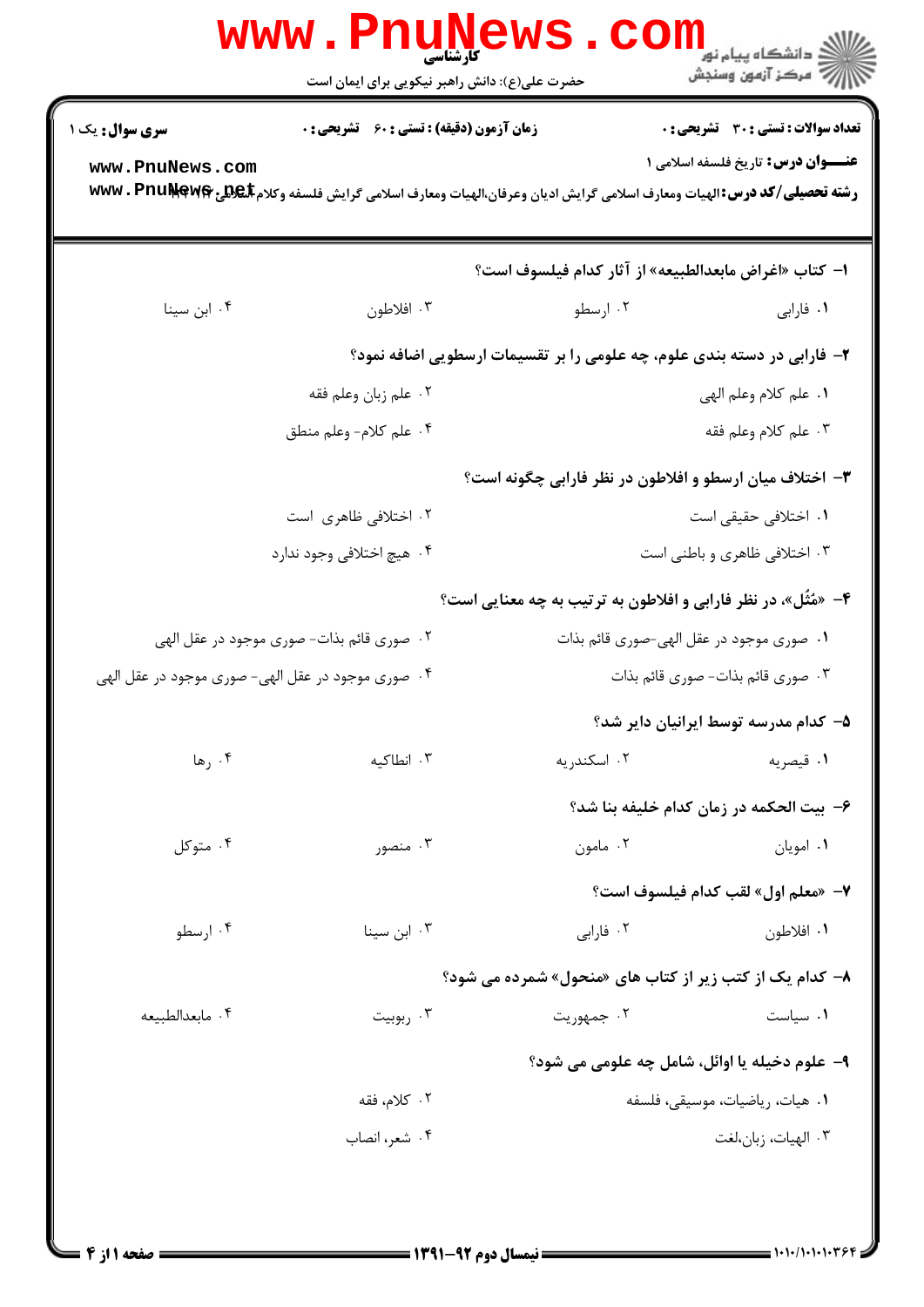|                                                                                                                               | <b>WWW . PI</b><br><b>کارشناسی</b><br>حضرت علی(ع): دانش راهبر نیکویی برای ایمان است |                       | ڪ دانشڪاه پيام نور ■<br> 7- مرکز آزمون وسنڊش                                               |  |  |  |
|-------------------------------------------------------------------------------------------------------------------------------|-------------------------------------------------------------------------------------|-----------------------|--------------------------------------------------------------------------------------------|--|--|--|
| <b>سری سوال : ۱ یک</b>                                                                                                        | <b>زمان آزمون (دقیقه) : تستی : 60 ٪ تشریحی : 0</b>                                  |                       | <b>تعداد سوالات : تستي : 30 ٪ تشريحي : 0</b>                                               |  |  |  |
| www.PnuNews.com                                                                                                               |                                                                                     |                       | <b>عنـــوان درس:</b> تاریخ فلسفه اسلامی ۱                                                  |  |  |  |
| رشته تحصیلی/کد درس: الهیات ومعارف اسلامی گرایش ادیان وعرفان،الهیات ومعارف اسلامی گرایش فلسفه وکلام <b>Ex ین WWW . PnuNewf</b> |                                                                                     |                       |                                                                                            |  |  |  |
|                                                                                                                               |                                                                                     |                       | ∙۱- مشهورترین کسی که کیمیا را به طور مطلق پیشه خود قرار داد چه نام دارد؟                   |  |  |  |
|                                                                                                                               | ۰۲ حکیم ال مروان                                                                    |                       | ۰۱ خالدبن يزيد                                                                             |  |  |  |
|                                                                                                                               | ۰۴ جابرابن حيان                                                                     |                       | ۰۳ محمدبن زكرياي رازي                                                                      |  |  |  |
|                                                                                                                               |                                                                                     |                       | 1۱- کندی، کدام یک از علوم را مقدمه ضروری فلسفه می داند؟                                    |  |  |  |
| ۰۴ کلام                                                                                                                       | ۰۳ ادبیات                                                                           | ۰۲ ریاضیات            | ۰۱ منطق                                                                                    |  |  |  |
|                                                                                                                               |                                                                                     |                       | <b>۱۲</b> - نظر کندی در مورد رابطه دین و فلسفه چیست؟                                       |  |  |  |
|                                                                                                                               | ٠٢ فقط فلسفه علم به حقيقت است.                                                      |                       | ٠١. فقط دين علم حقيقى است.                                                                 |  |  |  |
|                                                                                                                               | ۰۴ هر دو علم به ظاهر اند.                                                           |                       | ۰۳ هر دو علم به حق اند.                                                                    |  |  |  |
|                                                                                                                               |                                                                                     |                       | ۱۳- «عالم» از دید کندی چگونه است؟                                                          |  |  |  |
| ۰۴ ابدی است                                                                                                                   | ۰۳ حادث است                                                                         | ۰۲ قدیم است           | ۰۱ بدیع است                                                                                |  |  |  |
|                                                                                                                               |                                                                                     |                       | ۱۴- صفات خداوند ازنظر کندی دارای چه ویژگیهایی است؟                                         |  |  |  |
|                                                                                                                               | ۰۲ کثیر بالعدد است.                                                                 |                       | ٠١. واحد بالعدد و بالذات است.                                                              |  |  |  |
|                                                                                                                               | ۰۴ حادث است.                                                                        |                       | ۰۳ کثیر بالذات است.                                                                        |  |  |  |
| ۱۵– موقعیت کندی در زبان عربی با کدام یک از فلاسفه در زبان فرانسه شباهت دارد؟                                                  |                                                                                     |                       |                                                                                            |  |  |  |
| ۰۴ دکارت                                                                                                                      | ۰۳ کانت                                                                             | ۰۲ هگل                | ۰۱ راسل                                                                                    |  |  |  |
|                                                                                                                               |                                                                                     |                       | ۱۶– فارابی به دلیل اهتمام خاص به منطق به چه عنوانی ملقب شد؟                                |  |  |  |
| ۰۴ معلم البشر                                                                                                                 | ۰۳ معلم ثالث                                                                        | ۰۲ معلم ثانی          | ٠١. معلم اول                                                                               |  |  |  |
|                                                                                                                               |                                                                                     |                       | <b>۱۷- از نظر کندی کدام یک از قوای نفس «صور اشیاء را مجرد از هیولای آن ها درک می کند»؟</b> |  |  |  |
| ۰۴ همه قوای نفس                                                                                                               | ۰۳ قوه حاسه                                                                         | ۰۲ قوه متوسطه         | ٠١. قوه عاقله                                                                              |  |  |  |
|                                                                                                                               |                                                                                     |                       | <b>۱۸</b> - تعبیر فلسفی فارابی در مورد «الله» چیست؟                                        |  |  |  |
| ۰۴ واجب الوجود بالغير                                                                                                         | ۰۳ ممكن الوجود بالغير                                                               | ٢. واجب الوجود بالذات | ٠١. ممكن الوجود بالذات                                                                     |  |  |  |
| ۱۹- عبارت«خدا ذات خود را تعقل کرد و عالّم ازعلم او به ذات خود صدور یافت» بیان گر چه تعبیری در فلسفه فارابی است؟               |                                                                                     |                       |                                                                                            |  |  |  |
| ۰۴ فيض الهي                                                                                                                   | ۰۳ مخلوق                                                                            | ۰۲ صفات خدا           | ٠١ عقل الهي                                                                                |  |  |  |
|                                                                                                                               |                                                                                     |                       |                                                                                            |  |  |  |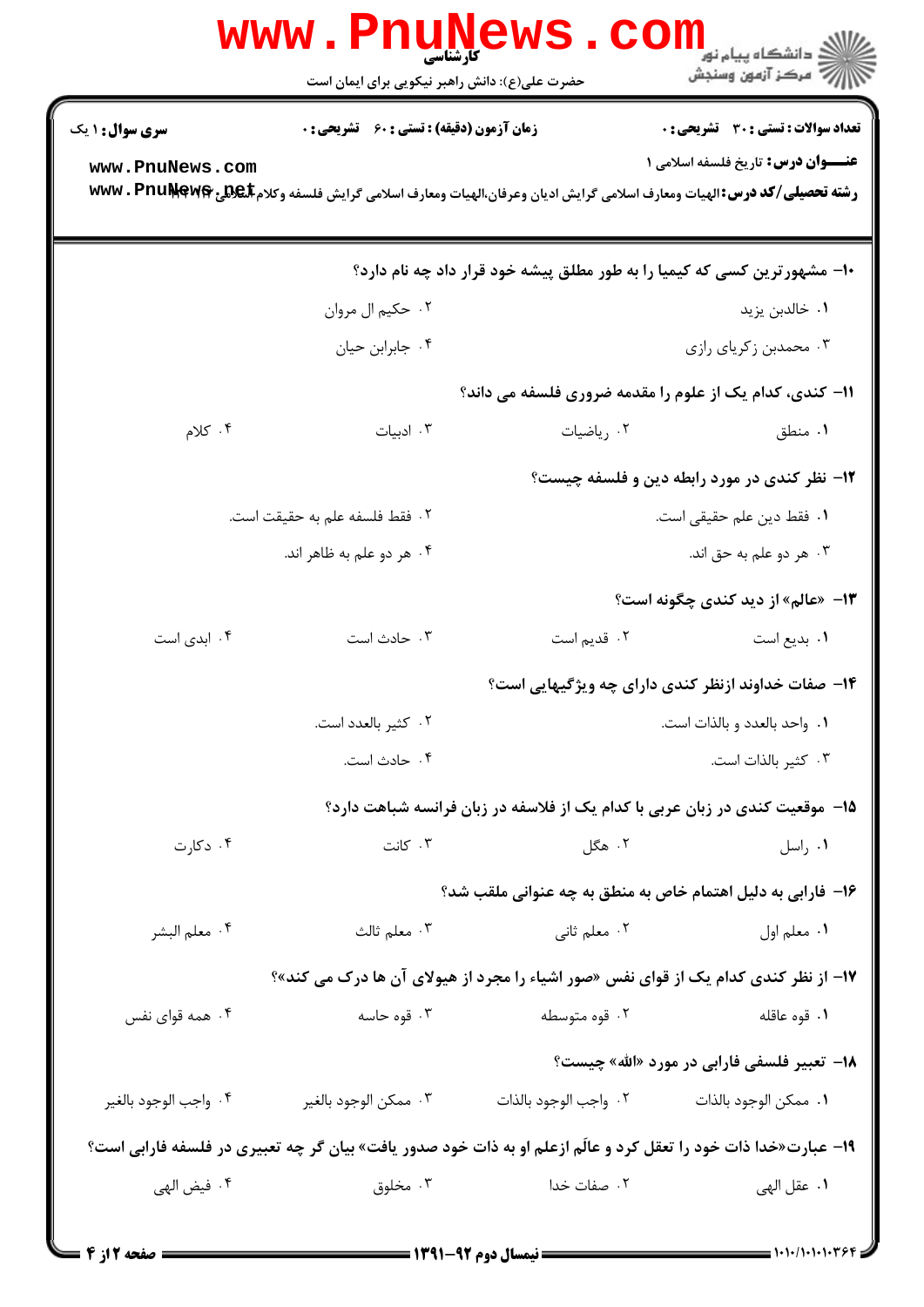| <b>WWW</b>                                                                                                                        | کارشناسی<br>حضرت علی(ع): دانش راهبر نیکویی برای ایمان است                                                        |                                                                           | ≦ دانشگاه پیام نو <mark>ر</mark><br>رآب آمرڪز آزمون وسنڊش |  |  |
|-----------------------------------------------------------------------------------------------------------------------------------|------------------------------------------------------------------------------------------------------------------|---------------------------------------------------------------------------|-----------------------------------------------------------|--|--|
| <b>سری سوال : ۱ یک</b>                                                                                                            | <b>زمان آزمون (دقیقه) : تستی : 60 ٪ تشریحی : 0</b>                                                               |                                                                           | <b>تعداد سوالات : تستي : 30 ٪ تشريحي : 0</b>              |  |  |
| www.PnuNews.com                                                                                                                   | رشته تحصیلی/کد درس: الهیات ومعارف اسلامی گرایش ادیان وعرفان،الهیات ومعارف اسلامی گرایش فلسفه وکلام www . PnuŊewe |                                                                           | <b>عنـــوان درس:</b> تاریخ فلسفه اسلامی ۱                 |  |  |
|                                                                                                                                   | ۲۰- از نظر فارابی سه دسته از مبادی عالّم که در جسم هستند ولی خود جسم نیستند چه نام دارند؟                        |                                                                           |                                                           |  |  |
| ۰۲ صورت و ماده و سبب ثانی                                                                                                         |                                                                                                                  |                                                                           | ۰۱ نفس و ماده و سبب اول                                   |  |  |
|                                                                                                                                   | ۰۴ سبب اول و سبب ثانی و نفس                                                                                      |                                                                           | ۰۳ نفس و صورت و ماده                                      |  |  |
|                                                                                                                                   |                                                                                                                  |                                                                           | <b>۲۱</b> - دیدگاه فارابی در مورد نفس بشری کدام است؟      |  |  |
|                                                                                                                                   |                                                                                                                  |                                                                           | ۰۱ نفس از جسدی به جسد دیگر منتقل می شود.                  |  |  |
|                                                                                                                                   |                                                                                                                  | ۰۲ همانند افلاطون معتقد است «نفس پیش از بدن موجود بوده»                   |                                                           |  |  |
|                                                                                                                                   |                                                                                                                  | ۰۳ همانند ارسطو، «نخستین استکمال جسم طبیعی آلی بالقوه و ذی حیات »می داند. |                                                           |  |  |
|                                                                                                                                   |                                                                                                                  |                                                                           | ۰۴ نفس از ابتدا جسمانيه الحدوث است.                       |  |  |
|                                                                                                                                   |                                                                                                                  |                                                                           | <b>۲۲- کدام گزینه از قوای محرکه نفس به شمار می رود؟</b>   |  |  |
| ۰۴ ناطقه                                                                                                                          | ۰۳ متخیله                                                                                                        | ۰۲ حساسه                                                                  | ۰۱ منمیه                                                  |  |  |
|                                                                                                                                   | <b>۲۳</b> - عقلی که «بالفعل بوده و معقولات مجرده را تعقل کرده و به درک صور مفارقه قادر شده است» چه نام دارد؟     |                                                                           |                                                           |  |  |
| ۰۴ مستفاد                                                                                                                         | ۰۳ بالملکه                                                                                                       | ۲. هیولانی                                                                | ۰۱ فعال                                                   |  |  |
|                                                                                                                                   |                                                                                                                  | ۲۴- فارابي چه چيزي را واهب الصور يا واهب معرفت مي داند؟                   |                                                           |  |  |
| ۰۴ عقل بالفعل                                                                                                                     | ۰۳ نفس بشری                                                                                                      | ٠٢ عقل فعال                                                               | ۰۱ نفس افلاک                                              |  |  |
|                                                                                                                                   |                                                                                                                  | ۲۵- کدام یک از کتب ذیل از کتاب های اخلاقی و سیاسی فارابی به شمار می رود؟  |                                                           |  |  |
| ۰۴ تحصيل السعاده                                                                                                                  | ۰۳ جمهوريت                                                                                                       | ٢. الموسيقى الكبير                                                        | ۰۱ اثولوجيا                                               |  |  |
| ۲۶– بر اساس نظریه فارابی، رئیس مدینه فاضله، با کدام عنوان در عقائد خواجه نصیر الدین طوسی شباهت دارد؟                              |                                                                                                                  |                                                                           |                                                           |  |  |
| ۰۴ فقیه                                                                                                                           | ۰۳ امام معصوم                                                                                                    | ۰۲ فیلسوف                                                                 | ۱. حکیم                                                   |  |  |
| 37- از نظر فارابی مدینه ای که مردمش آراء مدینه فاضله رامی گویند و باور دارند ولی عمل نمی کنند چه نام دارد؟                        |                                                                                                                  |                                                                           |                                                           |  |  |
| ۰۴ مدینه ضاله                                                                                                                     | ۰۳ مدينه جاهله                                                                                                   | ۰۲ مدینه متبدله                                                           | ٠١. مدينه فاسقه                                           |  |  |
| ۲۸- اگر آن چه از جانب خدای متعال به عقل فعال افاضه می شود با واسطه عقل مستفاد به قوه متخیله شخص افاضه شود این<br>فرد چه نام دارد؟ |                                                                                                                  |                                                                           |                                                           |  |  |
| ۰۴ ملک                                                                                                                            | ۰۳ فیلسوف                                                                                                        | ۰۲ حکیم                                                                   | ۰۱ پیامبر منذر                                            |  |  |
|                                                                                                                                   |                                                                                                                  |                                                                           |                                                           |  |  |